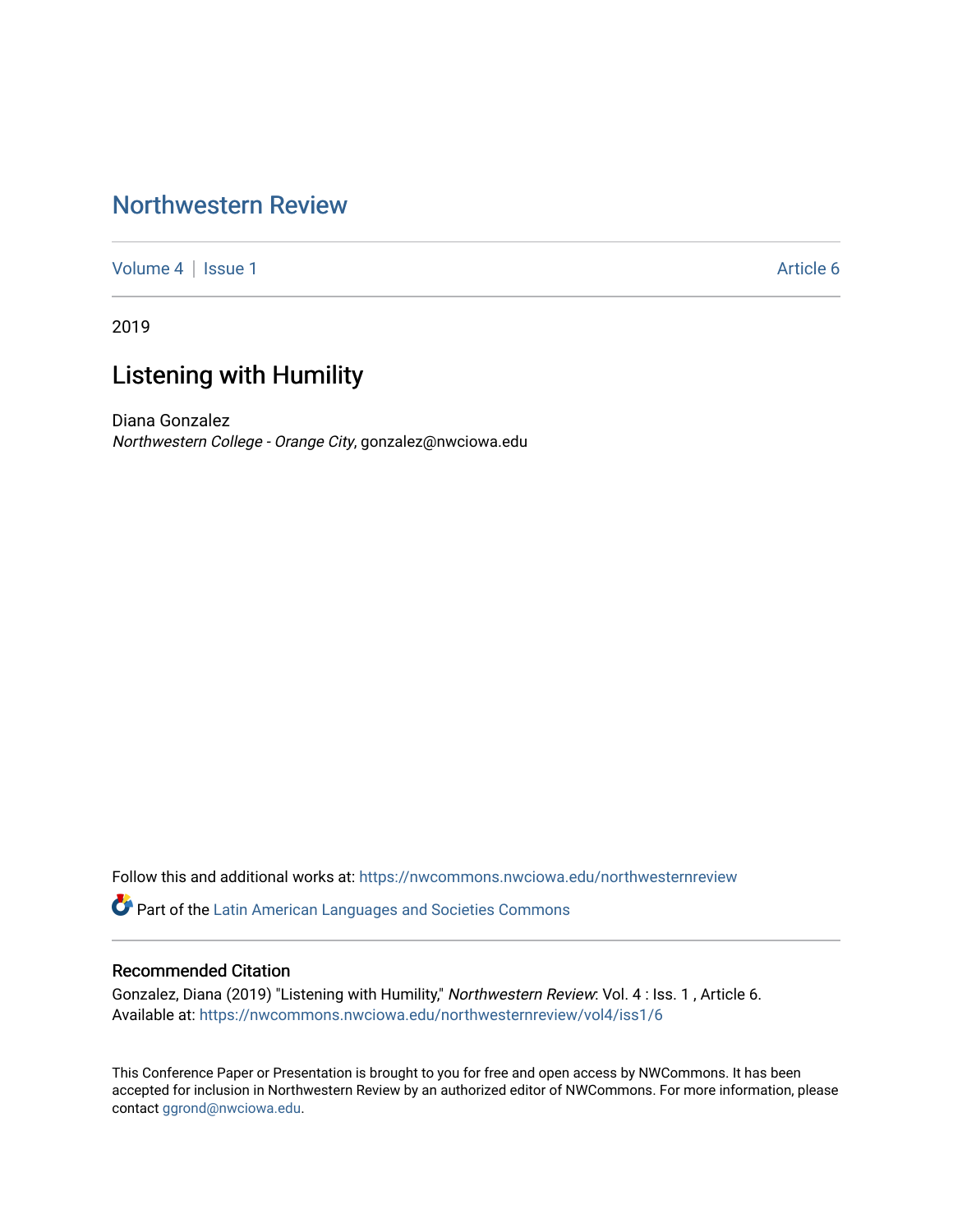# Listening with Humility

# **Abstract**

Presented in 2017 at the Internationalizing Christian Higher Education conference of the International Association for the Promotion of Christian Higher Education (IAPCHE) at Calvin College, Grand Rapids, Michigan, this paper extends the results presented in the author's 2016 paper, ["Culturally and](https://nwcommons.nwciowa.edu/northwesternreview/vol2/iss1/9/)  [Linguistically Humble: A Preparation for Living Abroad."](https://nwcommons.nwciowa.edu/northwesternreview/vol2/iss1/9/) Taking the virtue of humility and integrating that into the training for Northwestern College students going abroad for a semester, the author's new paper both establishes how reflecting on humility has helped students to engage cross-culturally and also links humility with the conference theme of "listening to learn; learning to listen."

# About the Author

Dr. Diana Gonzalez' main interests revolve around how languages function and behave, especially in fields related to language in society and meaning. She has presented on those topics at national conferences of the North American Christian Foreign Language Association. Prior to joining Northwestern's faculty, Dr. Gonzalez served with Wycliffe Bible Translators and the Summer Institute of Linguistics, teaching at the Ricardo Palma University in Lima, Perú. Originally from Argentina, she also taught Spanish and German at Dordt College, as well as graduate and undergraduate linguistic courses at the universities of Chihuahua and Zacatecas in Mexico, and worked as an editor for a publishing ministry in Costa Rica.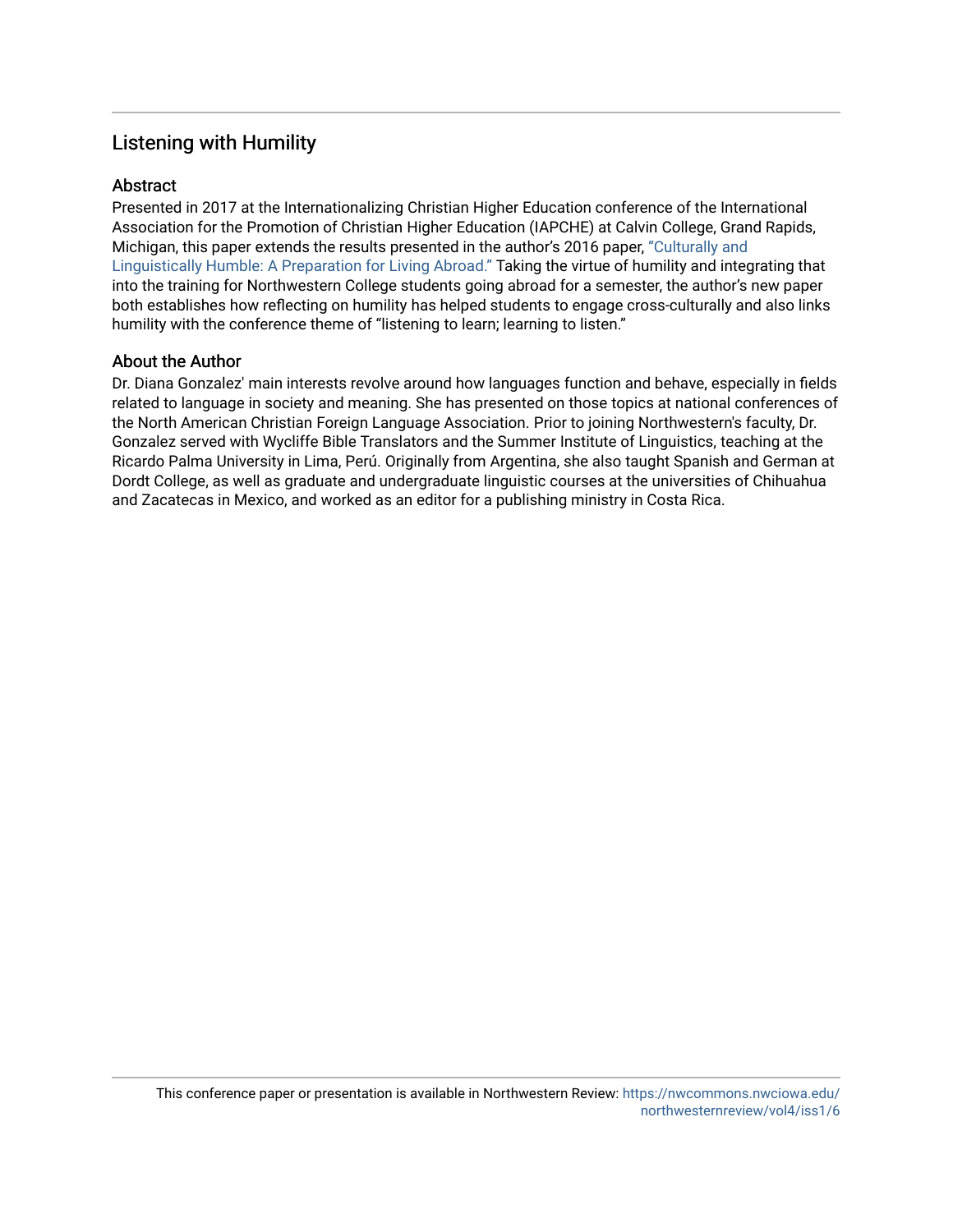# **Listening with Humility**

by Diana Gonzalez, Ph.D.

*This week God has been teaching me so much and specifically, He has been showing me glimpses of what it really means to be a part of the body of Christ.*

*My first glimpse was on Tuesday evening when I went with my group called "Solidarios" to go hand out coffees and hang out with homeless people again. I am so grateful to have such a unique opportunity...*

*These last few weeks, I have been noticing that it is something so special to interact with, and form friendships with a person other people refuse to even make eye contact with, let alone actually acknowledge and talk to. There was one man in particular that touched my heart that night. He was a precious black man who had come from France and only spoke French. As soon as he saw our group (and recognized a few of the others) I saw his face light up with a smile from ear to ear. We sat in a circle and talked with him for over a half hour. There were two of the girls in the group that spoke French, and the rest of us didn't speak or understand anything of the language. It was fascinating to watch them communicate. It was also an eye-opening experience. Normally I am the one interpreting for other people (in Spanish/English) and this time my friends were interpreting for me.* 

*The language barrier didn't hold him back from asking me questions and wanting to know about me, and where I come from. We talked a little bit about the US, and Colorado, as I showed him pictures my mom had sent me from home. We also started*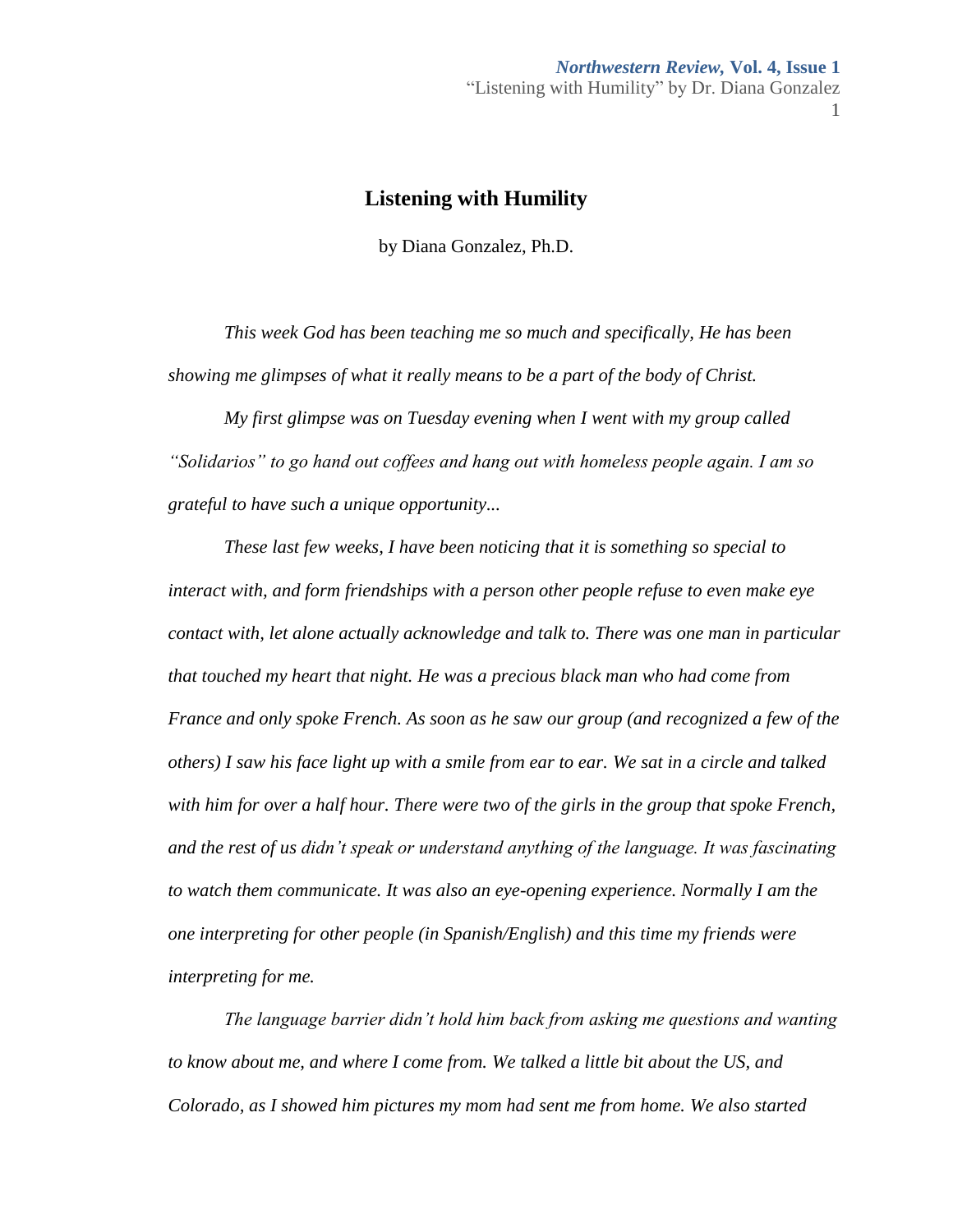*talking about how their definition of a "long" or "far" drive is VERY different than ours is in the US.* (Extracted from a student's blog, 2016)

This comment is an example of the kind of experiences students have and how those impact their lives while spending a semester studying abroad.

Years ago, we introduced a one-credit Study-Abroad Cross Cultural Preparation course for our Spanish majors at Northwestern College, which was followed by another one-credit course—Enhancing the Study-Abroad Experience—intended to better prepare our majors for the experiences they would encounter abroad and to encourage them to think about their own culture and their Christian identity. During the first course, taken at the college, we discuss culture, motivations for studying abroad, fears, facing culture shock, and learning to reflect on cultural issues. The second course is taken online during the study-abroad semester and consists basically of reflecting about the experiences they have and the changes to their lives. It offers an opportunity to pause and start processing the many stimuli received every day.

We had noticed that, in general, students were not aware of the influence of their own culture in their perception of the world. Furthermore, they did not think of how influential this had been in their formation of a Christian identity. Therefore, it was important to discuss the characteristics of their own culture and how it had influenced their values.

It was also important to discuss motivations for studying abroad—although it is a requisite for all Spanish majors—in order to focus on differences between being a tourist or a neighbor and to develop acceptance of probable mistakes, being able to acknowledge them without feeling a failure. Culture shock would certainly be unavoidable during their time abroad,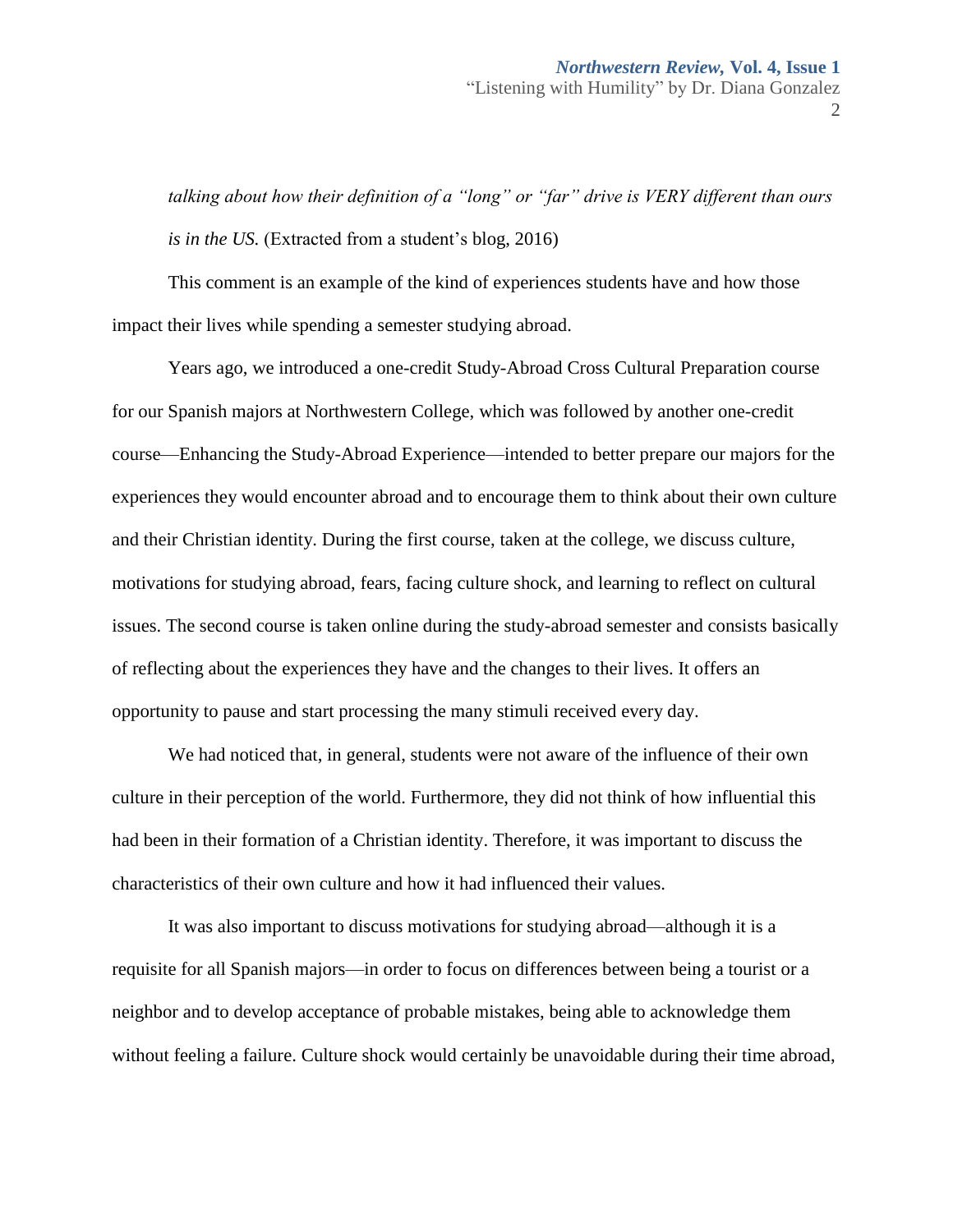and students needed to be aware of its signs and prepared to cope with all kinds of negative thoughts and feelings.

We began offering the Study Abroad Cross-Cultural Preparation course about five years ago, and we chose two books written from a Christian perspective as required readings. However, at the beginning of the spring semester 2016 I decided to include an article addressing cultural humility. That reading proved to be very productive and permeated student reflections during the rest of the semester. Therefore, I included questions related to humility as prompts for the reflective journals to be written during the second course: Enhancing the Study-Abroad Experience.

In this paper, I will first refer to the concept of cultural humility and present how ideas of humility and cultural humility permeated reflections and essays of students participating in the study-abroad semester as well as students preparing for studying-abroad next academic year. In addition, and related to the theme of this conference, it will be noted that learning to listen and listening to learn is an essential component of the learning process.

#### **Cultural Humility: A Definition**

Presented by Tervalon and Murray-Garcia (1998), the concept of cultural humility emerged from the health disciplines. It incorporates "a lifelong commitment to self-evaluation and self-critique, to redressing the power imbalances in the patient-physician dynamic, and to developing mutually beneficial and non-paternalistic clinical and advocacy partnerships with communities on behalf of individuals and defined populations" (p. 117).

Important tenets of this approach are lifelong commitment, self-evaluation and selfcritique, and mutually beneficial solidarity partnerships, in the sense of not being based on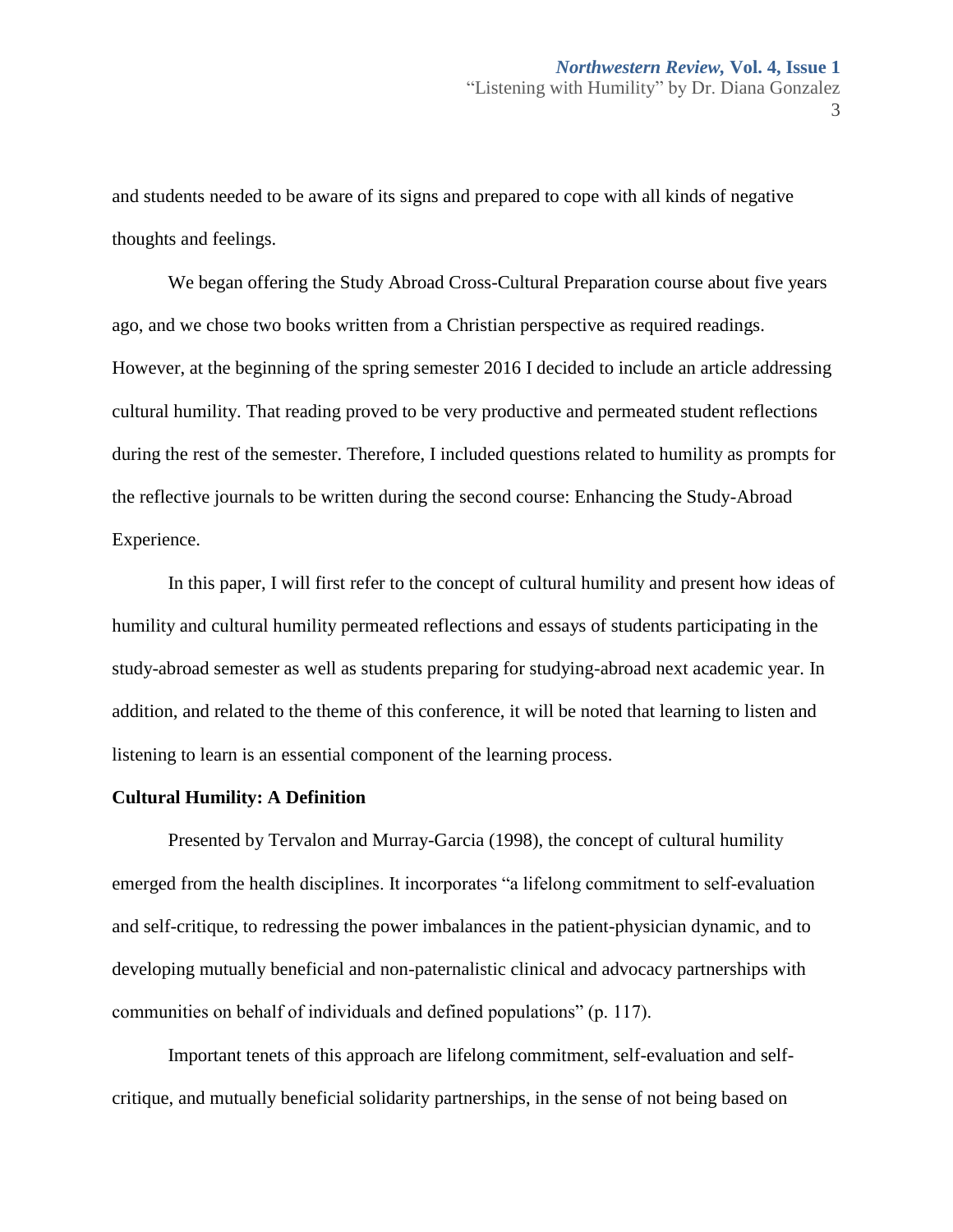hierarchy but on a level of equality.

In addition, cultural humility can be defined as:

Having an interpersonal stance that is other-oriented rather than self-focused, characterized by respect and lack of superiority toward an individual's cultural background and experience…

Therapists who are culturally humble not only strive to be effective but also cultivate a growing awareness that they are inevitably limited in their knowledge and understanding of a client's cultural background, which motivates them to interpersonally attune themselves to the client in a quest to understand the individual client's cultural background and experience. (Hook, Davis, Owen, Worthington, & Utsey, 2013, pp. 353, 354)

In "Engaging Clients with Cultural Humility," Hook (2014) states that "the components of cultural humility provide a loosely held framework or guiding principles which move each of us beyond mere proficiencies or competencies, and place us in a role of a life-long learner regarding culture and interactions with those who are different than we are" (p. 278).

It is important for our majors to be aware of their limited knowledge of others' cultural background, even when they read about the country before they go. They need to be willing to interact with persons of the host country for learning about their particularities, listening to them as well as being listened to, knowing their hosts, and being known by them. Expressions of humility in that context are, for example, asking questions and requiring clarification when they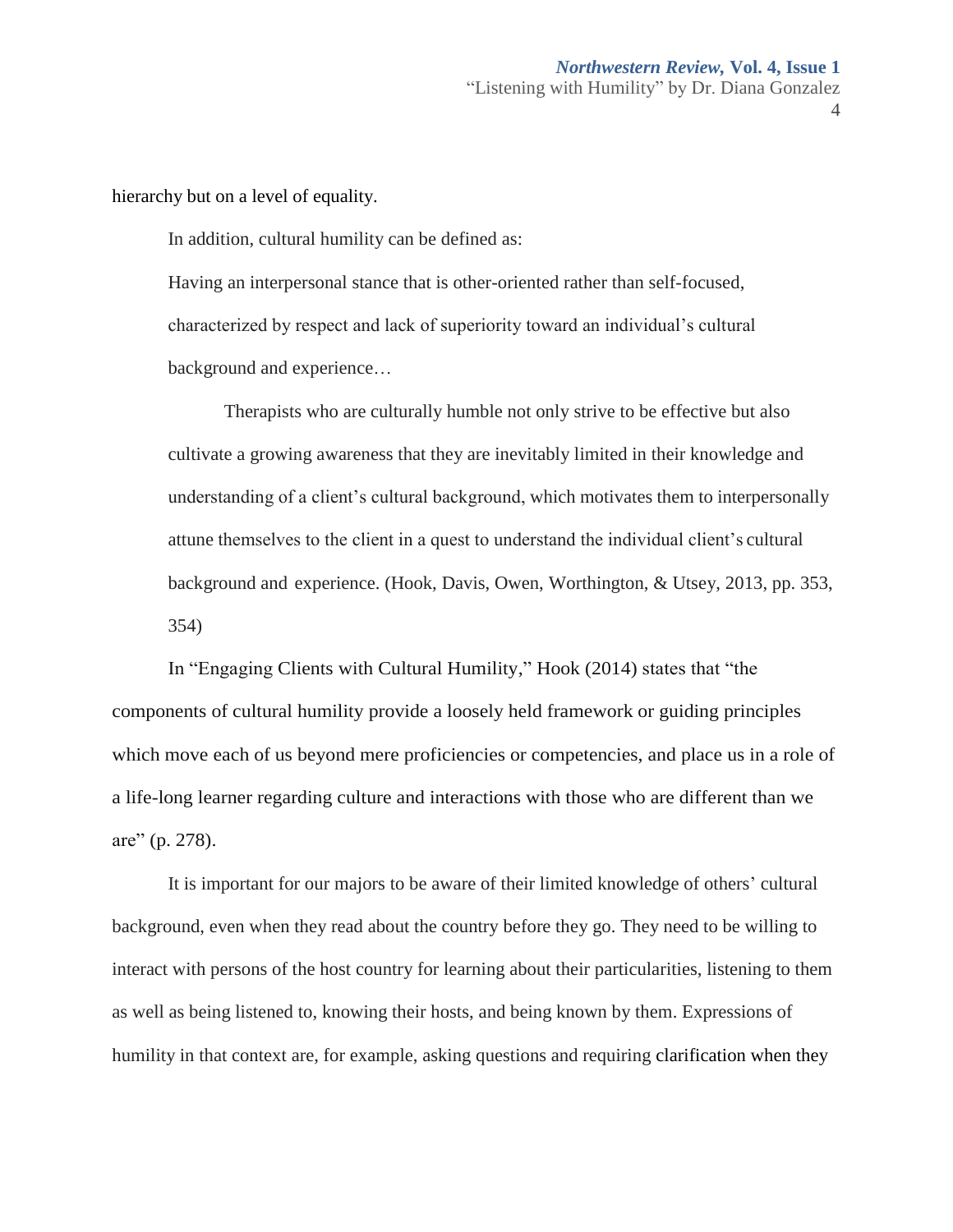are uncertain, expressing curiosity about the culture of the other, and showing empathy toward the interlocutor.

Donald DeGraaf (2015) in *There and Back: Living and Learning Abroad* mentions that "researchers have identified two additional factors that are necessary to develop cultural competence: 1) awareness that cultures are dynamic and ever changing; and 2) the practice of cultural humility" (p. 69).

Hocket and Muhanji (2017) in their book *Lessons from Cross-Cultural Collaboration: How Cultural Humility Informed and Shaped the Work of an American and a Kenyan* believe that the "key concepts of cultural humility are formulated around the following core themes:

- 1. Building relationships: the key foundational component;
- 2. Intentional listening: gathering information, listening to the needs of the people;
- 3. Setting aside predetermined biases and assumptions and critically examining them in light of new information and knowledge;
- 4. Collaboration and co-learning; learning with and from one another" (p. 5).

Thus, in consequence humility allows us to make mistakes. We don't need to have all the answers anymore, or to be the center. It helps us to focus on the other, to listen and remain silent, and to be open to learn from others because they could be right.

According to Tangney (2000), key elements of humility include:

- accurate assessment of one's abilities and achievements (not low self-esteem, selfdeprecation).
- ability to acknowledge one's mistakes, imperfections, gaps in knowledge, and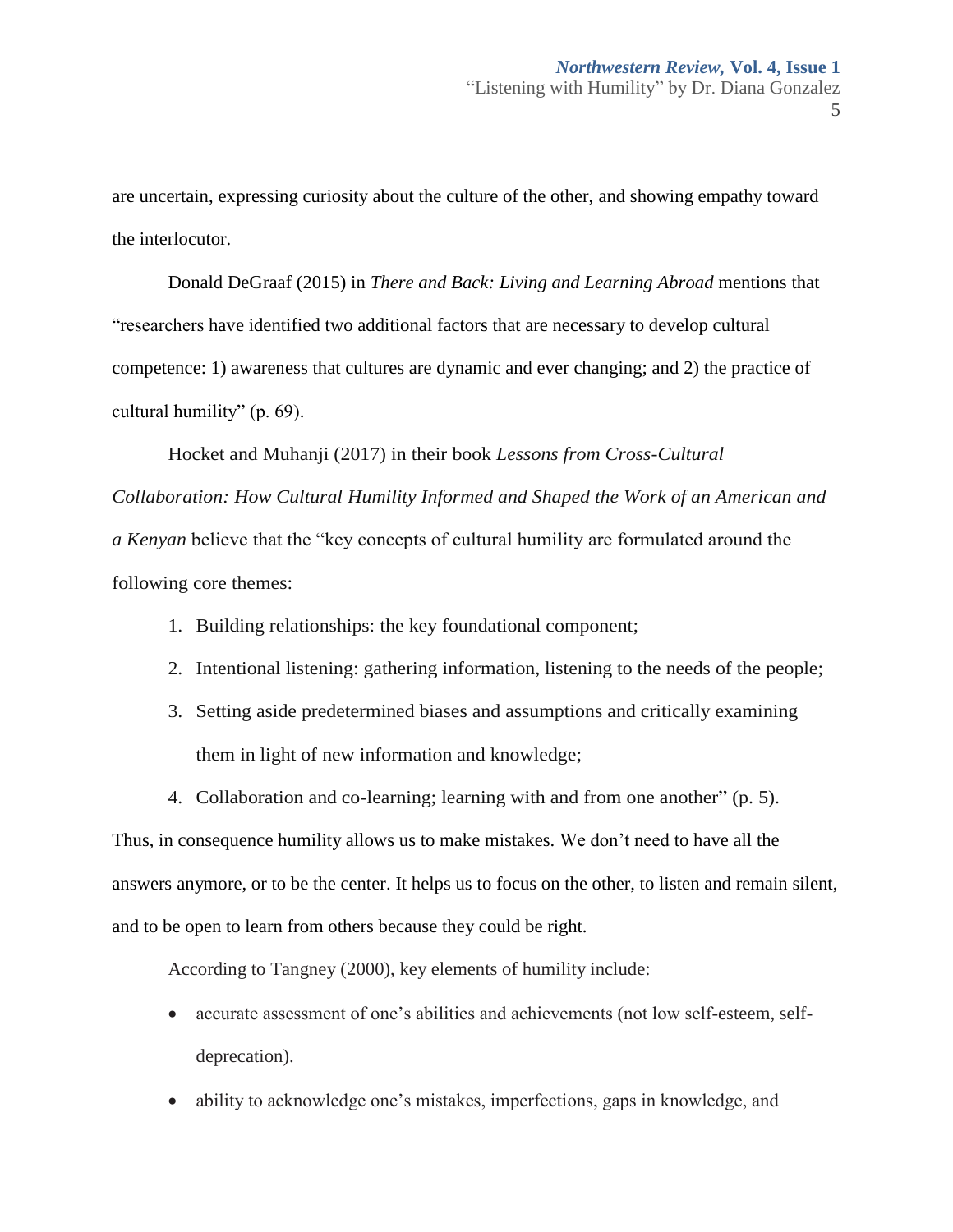limitations...

- openness to new ideas, contradictory information, and advice.
- keeping of one's abilities and accomplishments —one's place in the world—in perspective (e.g., seeing oneself as just one person in a larger scheme of things).
- relatively low self-focus..., while recognizing that one is but one part of the larger universe.
- appreciation of the value of all things, as well as the many different ways that people and things can contribute to our world. (p. 73-74)

She also states, "In relinquishing the very human tendency toward an egocentric focus, persons with humility become ever more open to recognizing the abilities, potential, worth, and importance of others" (Tangney, 2000, p. 73).

In contrast to popular views, which tend to see humility as self-deprecation, the Bible holds it in high regard and relates humility to wisdom and fear of the Lord. For example, "The fear of the LORD is instruction in wisdom, and humility goes before honor" (Prov. 15:33, NRSV); "The reward for humility and fear of the LORD is riches and honor and life" (Prov. 22:4, NRSV); "As God's chosen ones, holy and beloved, clothe yourselves with compassion, kindness, humility, meekness, and patience" (Col. 3:12, NRSV).

Therefore, the introduction of an approach from the perspective of cultural humility provides opportunities for critique and reflection and infuses in students the desire to establish relationships with others who are different, being open to learning from them. Because there is wisdom in humility, students are free to consider themselves fallible and in a process of becoming more knowledgeable; they can begin to think globally and leave their parochial views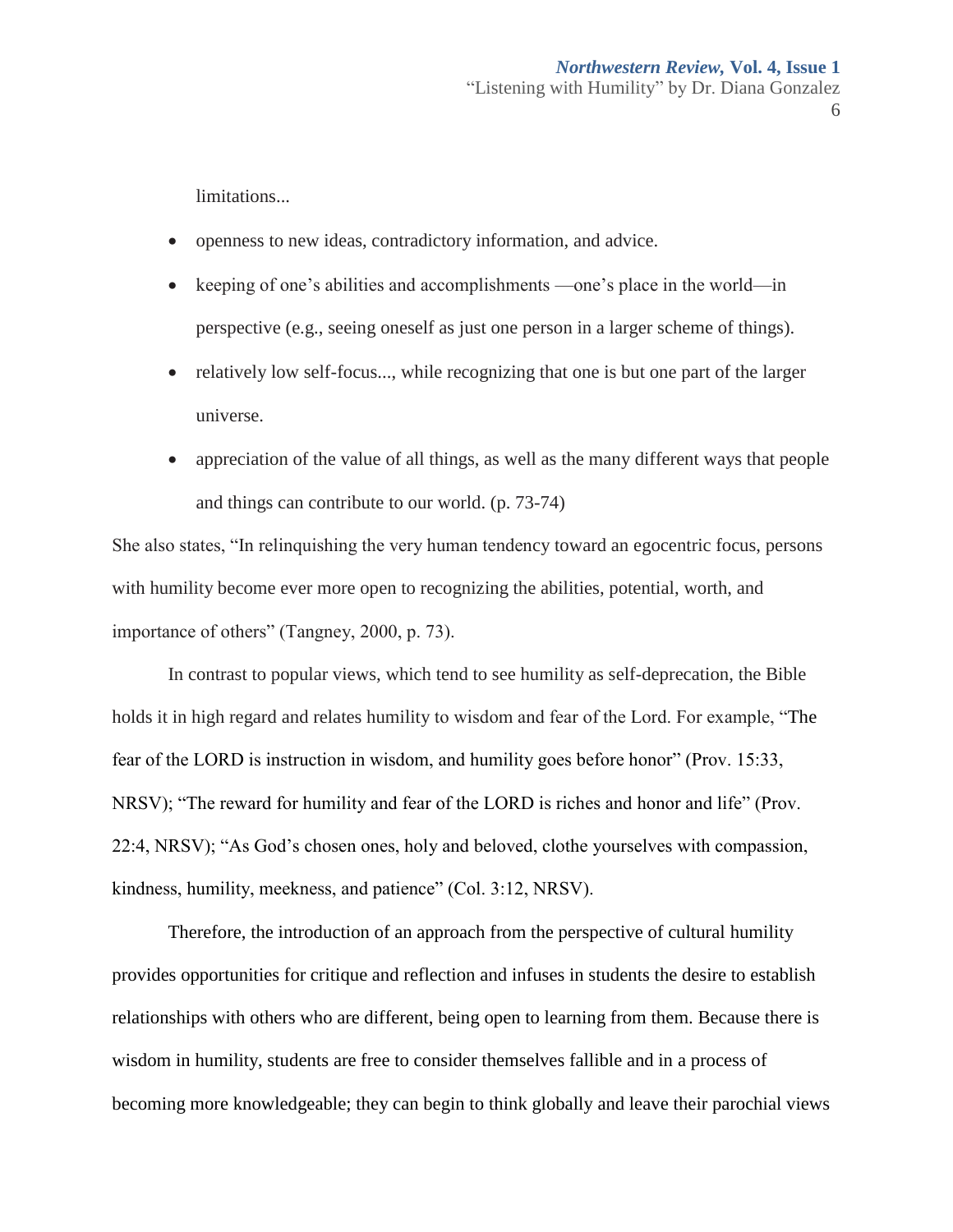behind.

# **"Foreign Failures Spark Learning"**

So read the title of a section in *The Beacon* [\(February 15, 2013, p. 6\)](https://nwcommons.nwciowa.edu/cgi/viewcontent.cgi?article=1007&context=beacon2012), the student newspaper of Northwestern College. In it, the writer invited students to "embrace failure," the first comforting words she received about living in a new country. As an example, she shared the following experience, "Thanks to a slip of the tongue, I accidentally called my host mom a pig within the first two hours of knowing her."

It is important to take into account that most Northwestern students grew up in a protected environment and are accustomed to being rewarded for almost any good thing they do, even if it is average. They need to have a sense of success. Letters and badges are awarded often and in abundance over the school years. The word "fail" is absent in school vocabulary; it was replaced by "needs improvement" or "does not meet expectations." In addition, parents often overprotect their children and, although students are part of a very individualistic culture, they are not as independent as they think. Because of their sheltered upbringing, they tend to be less resilient. It is a fact that the percentage of college students affected by anxiety and depression rose slightly but steadily in the last six years (Collegiate Mental Health Data, 2016).

Furthermore, most students get used to relating competence with proficiency through the employ of checklists of skills or subjects covered, something they started doing in high school or previous educational levels as well. Being culturally competent could mean just getting some basic knowledge about the other culture and noting its main characteristics. However, there is danger associated with checklists, since they constitute a reductionist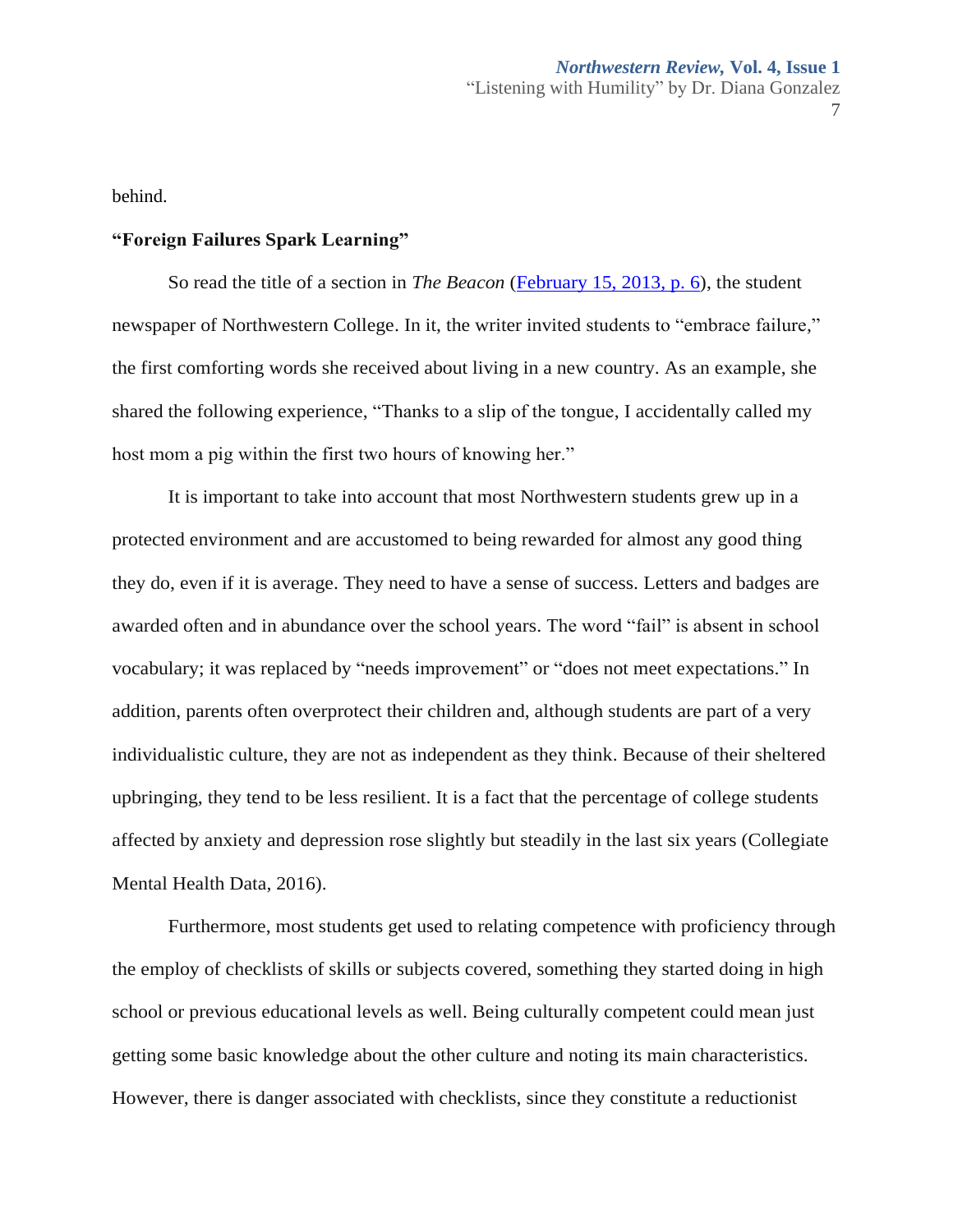generalization, especially when referring to culture. Persons are more complex than series of traits, likewise the cultures they represent. In addition, lists refer to ethnic groups in general without considering people in their uniqueness. They also appear to be static, with scarce consideration of changing dynamics. Hence, the notion of being culturally competent could be misinterpreted if focusing only in knowing about the other culture and its main characteristics.

Some of the frustrations expressed by students in previous academic years referred to, among other things, "strange" food, lack of linguistic ability, and inability to manage cultural differences:

- *A big challenge for me is the food. There are meals I don't like and the family says I eat nothing. The lady of the house prepared a strange vegetable that looked "mysterious." I didn't like it at all* (2013).
- *I am frustrated with how fast people speak. I feel I am back in my first year Spanish because I can understand so little. I believe the family is frustrated with me as well because they need to speak very slowly when they talk to me* (2013).
- *It was hard for me to have an attitude to learn. I had to face that I could not survive by myself in a culture different from mine...I wanted to be fluent in Spanish, and each joke about my Spanish, even in a friendly tone, reminded me that I was short of reaching my goal. In addition, I always had been a good student and was not accustomed to fail* (2014).

As expressed above, it is common to experience negative feelings and react with anger or disgust when being in a culture we don't understand.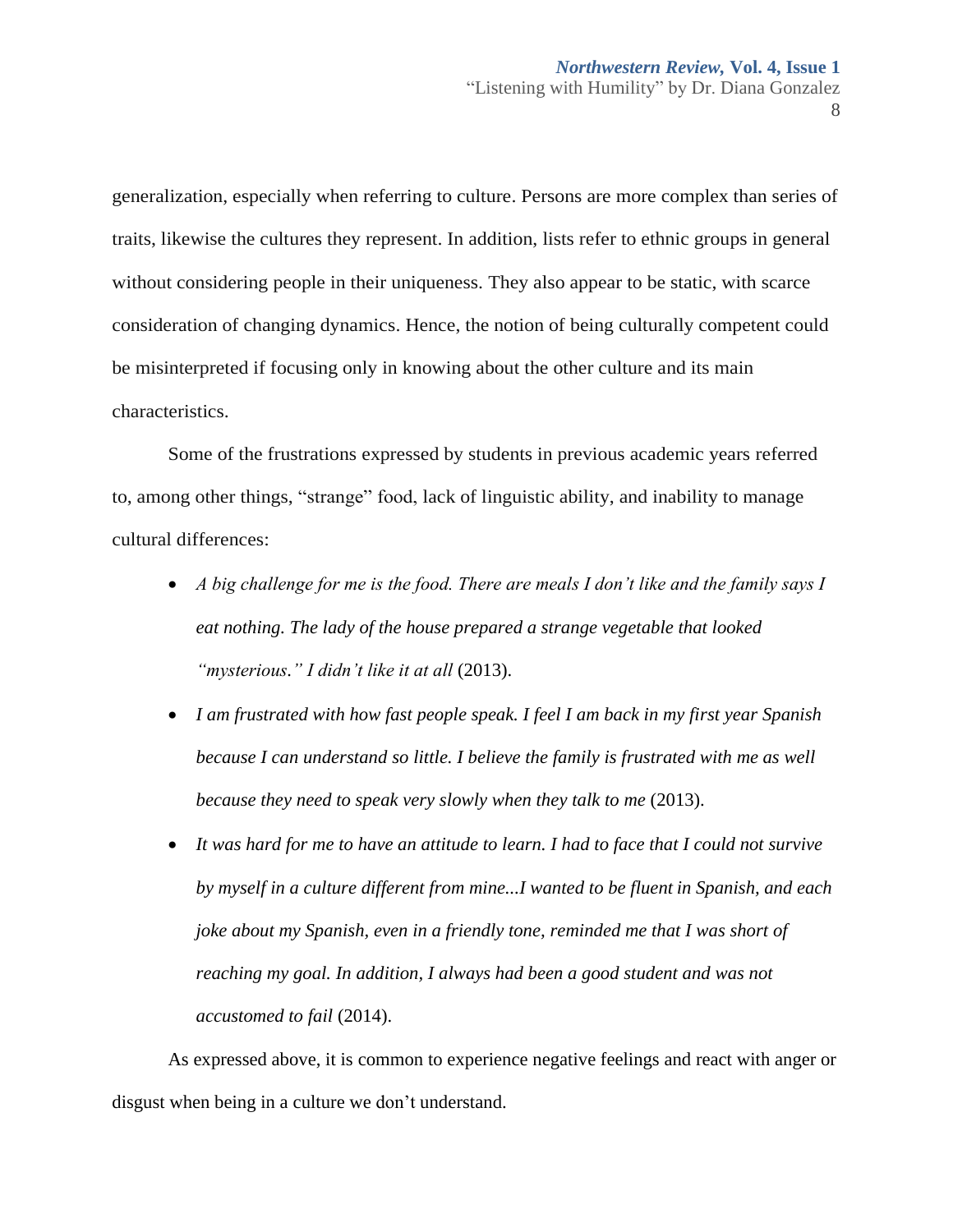Isabel Allende in *Mi País Inventado* (2004) states that every folk has its own customs, fixations, complexes, and the like (p. 62). We know our own idiosyncrasies so we are able to anticipate other people's reactions and to understand the meaning of gestures, silences, polite phrases, and ambiguity. We feel at ease and know that we fit socially because we have learned how to behave.

However, growth only can occur if the person opens herself to the opportunity of learning, receiving from the other, and accepting differences. Thus, humility allows us to acknowledge our own limitations and to appreciate different ways of doing things.

We seek in humility to cultivate a receptive spirit, note Larson and Shady (2017) because we recognize that "signs of divine truth may show up in surprising places..." Furthermore, humility functions as an antidote to bias and misunderstanding.

# **Adding an Approach Based on Cultural Humility**

Students in previous semesters arrived at positive conclusions about the host culture and learned to appreciate their experiences abroad, as can be appreciated in following comments:

- *I think of the story of Mary and Martha. In my culture, I am always trying to do things and be perfect. Here, the culture gives more value to spending time with other people and listening to them* (2014).
- *I learned to receive hospitality and love. I learned the importance of allowing others the opportunity to serve instead of always being the person serving… [W]e need to allow others the opportunity of receiving the blessing that comes from giving* (2013).
- *When I attended church one typical Sunday…something blew my mind. We have a great God. He has many characteristics, for example, He is a God of love, of justice,*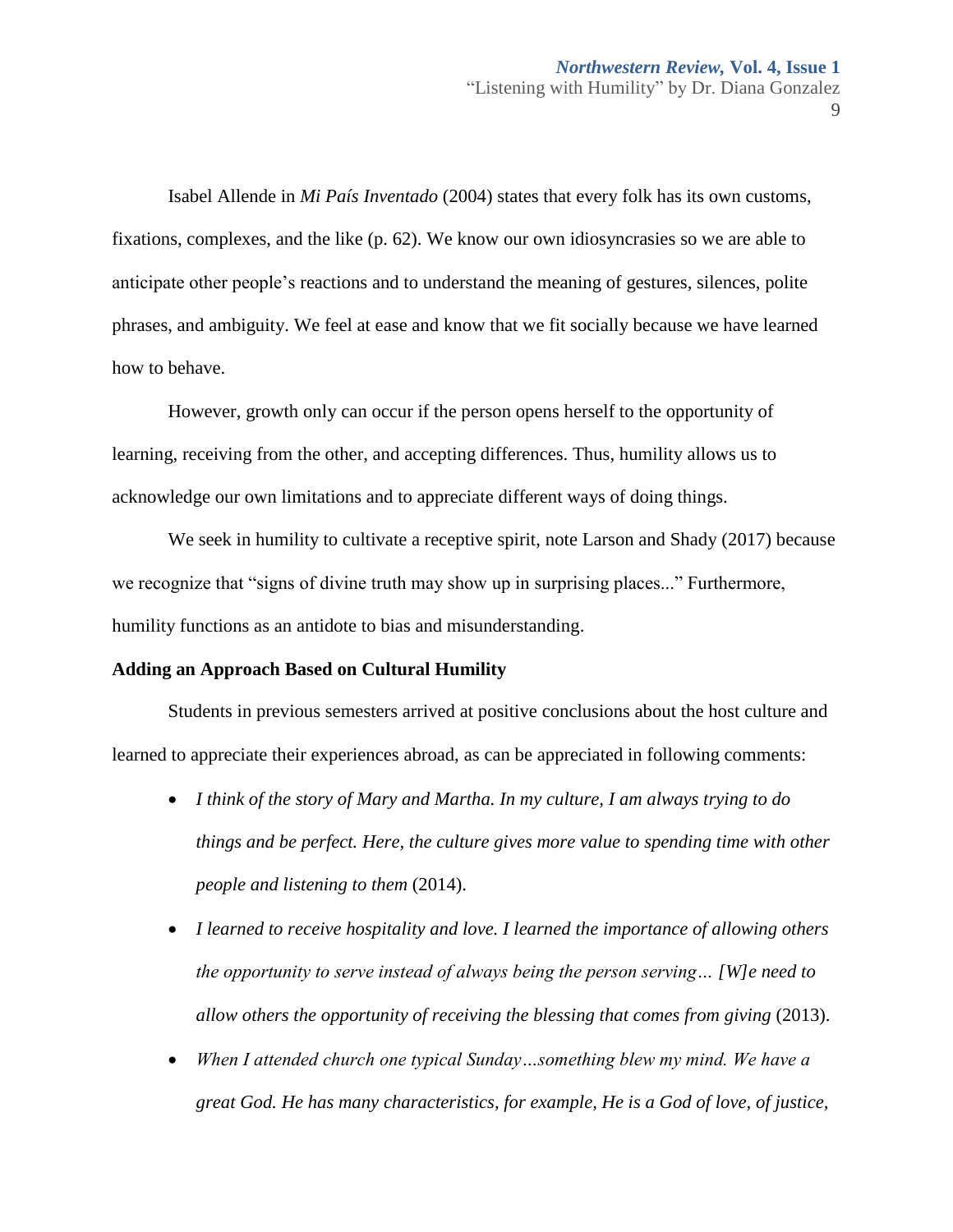*of mercy, and many other things. Then I realized He is the God of languages. The world is filled with God's children and they have different cultures and ethnicities.* 

*There is so much diversity among God's children!* (2013)

The addition of readings on humility and cultural humility from the beginning of the preparation course helped participants to reflect, self-evaluate, and anticipate difficulties awaiting them on their study abroad experiences, perceiving those as opportunities for learning and growth.

As in 2016, the first reading included in the preparation course in the spring semester of 2017 was an article focusing on cultural humility, its definition, and its importance for intercultural relations. Most reflections prompted by the reading mentioned the need of being flexible, being humble when relating to others, considering people more important than things, having a desire to learn, and being able to acknowledge one's mistakes. For example, here are some of the comments:

- *The capacity to be sensitive, intelligent and humble is very important to learn about culture and people without being judgmental or negative. I need those qualities because I want to learn a lot, be culturally intelligent and have a healthy and balanced experience.*
- *If you have a humble attitude, probably other people will be willing to relate to you.*
- *Humility shows you are grateful for the things others provide, and also that you have the desire to learn about their culture.*

Later, I incorporated three short readings on spiritual practices for cultivating humility. Those readings contributed to focus on fears or afflictions as opportunities for letting God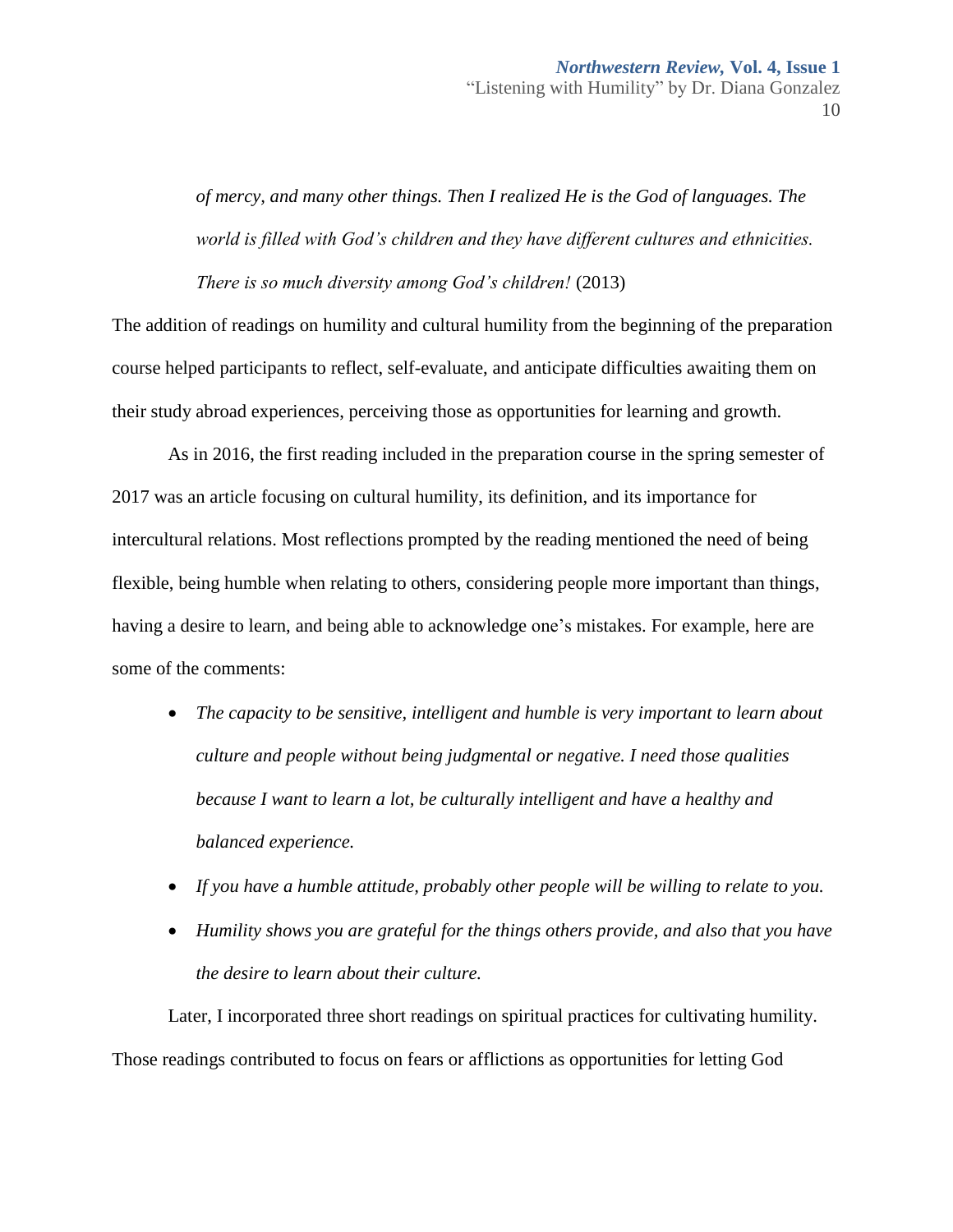manifest His power in our lives. Comments expressed by the students highlighted their identification with most issues mentioned in the short texts:

- *The article was important because now I know that fears can be used for a better end, and that humility is essential to this process.*
- *Nobody expects that I will be perfect. Through my fears I can learn how to trust in God and cultivate the value of humility.*
- *I was reminded that God would help me abroad as He does here in every situation.*
- *Humility = I can't but God can. Acknowledging God's power and that I cannot do it on my own.*
- *Humility = I acknowledge my mistakes and weaknesses, and put my trust in God.*
- Silence is a good practice. Often we talk to Jesus, but don't make time to listen to *Him.*

Afterward, we examined Tangney's key elements of humility. In one of the activities proposed, students needed to provide two or three short phrases based on the text that could be helpful when in difficult or confusing situations while being abroad. Some of the comments collected were as follow:

- *Show me the way you do it.*
- *Can you help me with this?*
- *Can you explain it to me?*
- *It is important to recognize differences and strengths in each person because everyone is God's creature.*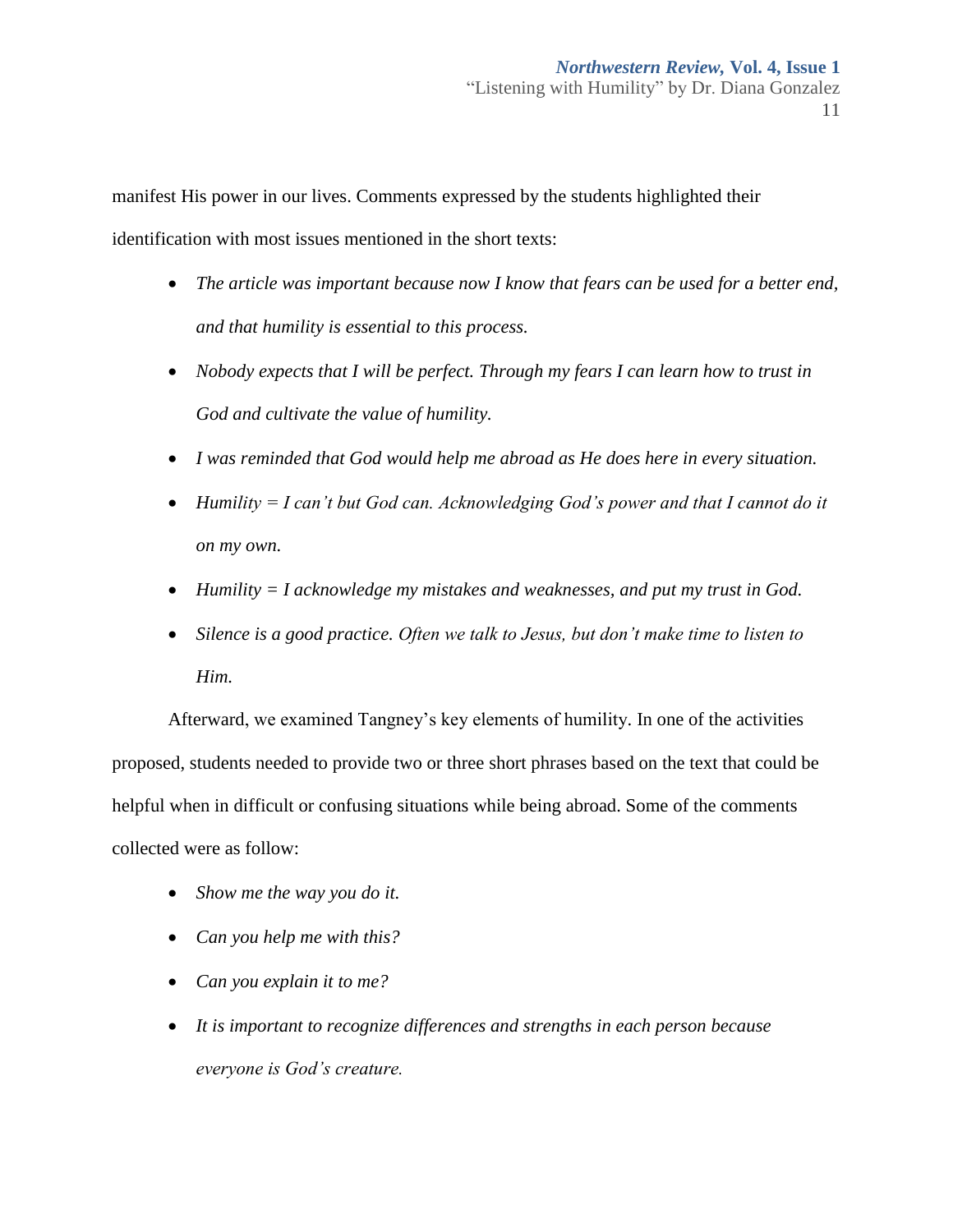Finally, we read excerpts from Larson and Shady's book (2017) *From Bubble to Bridge: Educating Christians for a Multifaith World*, which referred to receptive humility, reflective commitment, and imaginative empathy. Later, they had to list five principles that would help them the following semester. Some aspects mentioned were the following:

- *I need to listen to others when they talk about their life and their family.*
- *I need to have an open mind when I am talking to someone.*
- *I need to remember humility. I don't know everything, and can learn from everyone.*
- *I need to take time to reflect about my experiences.*
- *I need to make friends.*
- *We all are neighbors—some need help and others can offer it.*
- *I need to think first of others, and be patient with others and myself.*
- *I need to ask myself everyday, how am I going to love my neighbor today?*

For the conclusion of the preparation course, students needed to reflect about what they had learned in a final project. Humility was one of the topics to consider. One student commented,

*I believe humility as well as trust and respect are very important aspects. This semester taught me the importance of humility not only when I travel abroad but also in my daily life (2017).* 

Another wrote:

*For me, the most important topic was humility: we cannot enter a new culture and shine for Christ if we are not humble. If we think we know everything and don't need any help,*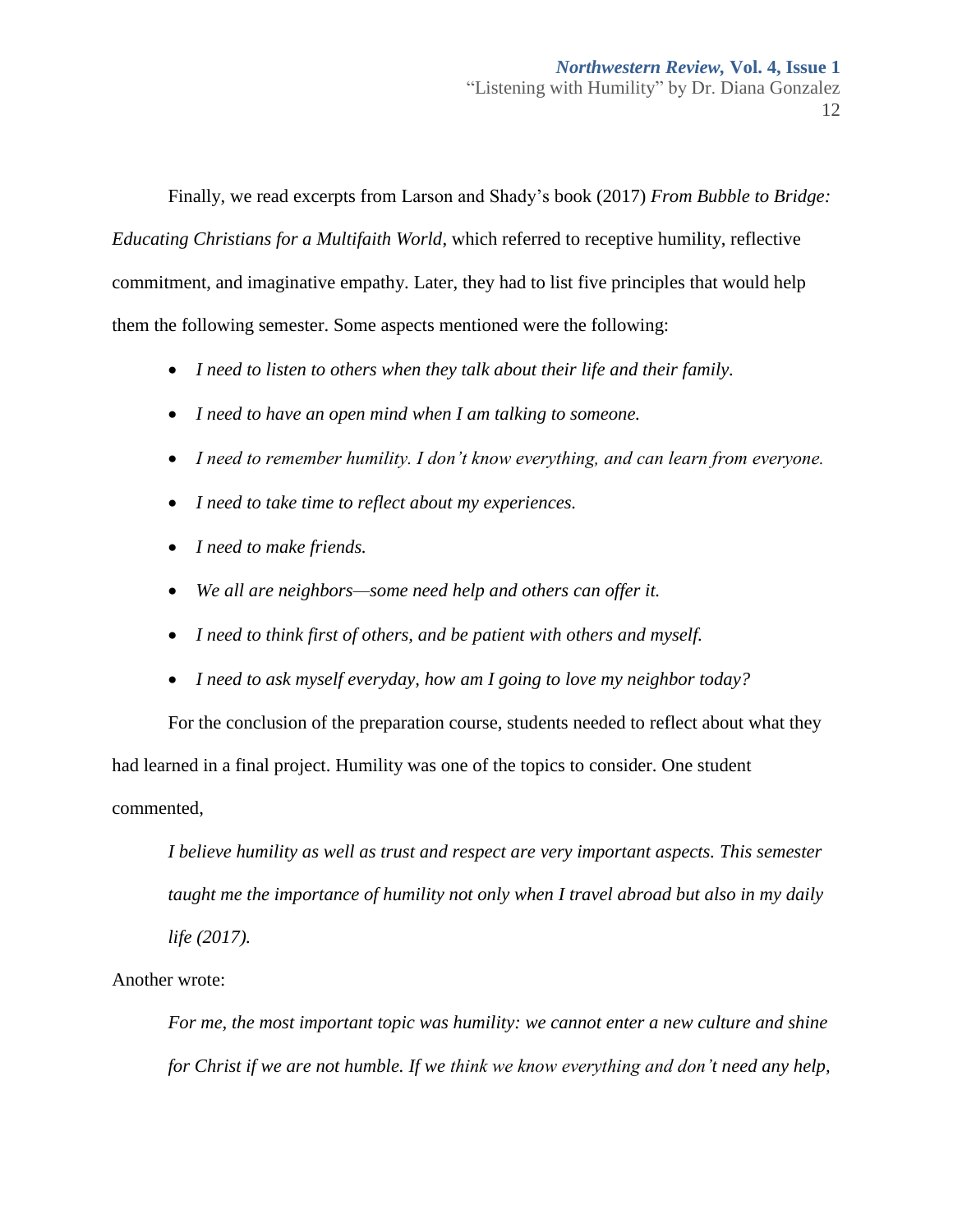*we won't be good models and will fail in our mission of learning and having an open mind (2017).* 

# **Examples from Students' Reflective Journals during the Semester Abroad, Fall 2016**

During the first week in the host country, students reflected about their first impressions and how an attitude of cultural humility helped them during that period. Examples of the answers received follow:

- *It helped me in my first week with my new family since I was prepared to encounter differences. I needed to observe and ask questions for understanding better about expected behavior, food, and worship customs.*
- *It helped me with my first reactions, because I was able to face new things with a positive attitude and was ready to accept differences.*
- *It helped me to experience every new thing with a positive perspective.*

In all reflective journals during the semester abroad, students had the opportunity to consider other aspects of cultural humility, like having an open and receptive mind, ability to acknowledge one's mistakes, openness to new ideas, keeping oneself in proper perspective, etc., besides questions related to the books read during the preparation course and their faith life.

In their final project, students reflected about their experiences during the entire semester abroad, how they grew through them and what they learned about themselves, the culture of the host country, and their calling to pursue God's redeeming work in the world. Comments about humility were present in all their papers:

 *Cultural humility was very important during my time in Costa Rica in order to show respect and appreciation for the culture. I experienced many cultural differences and*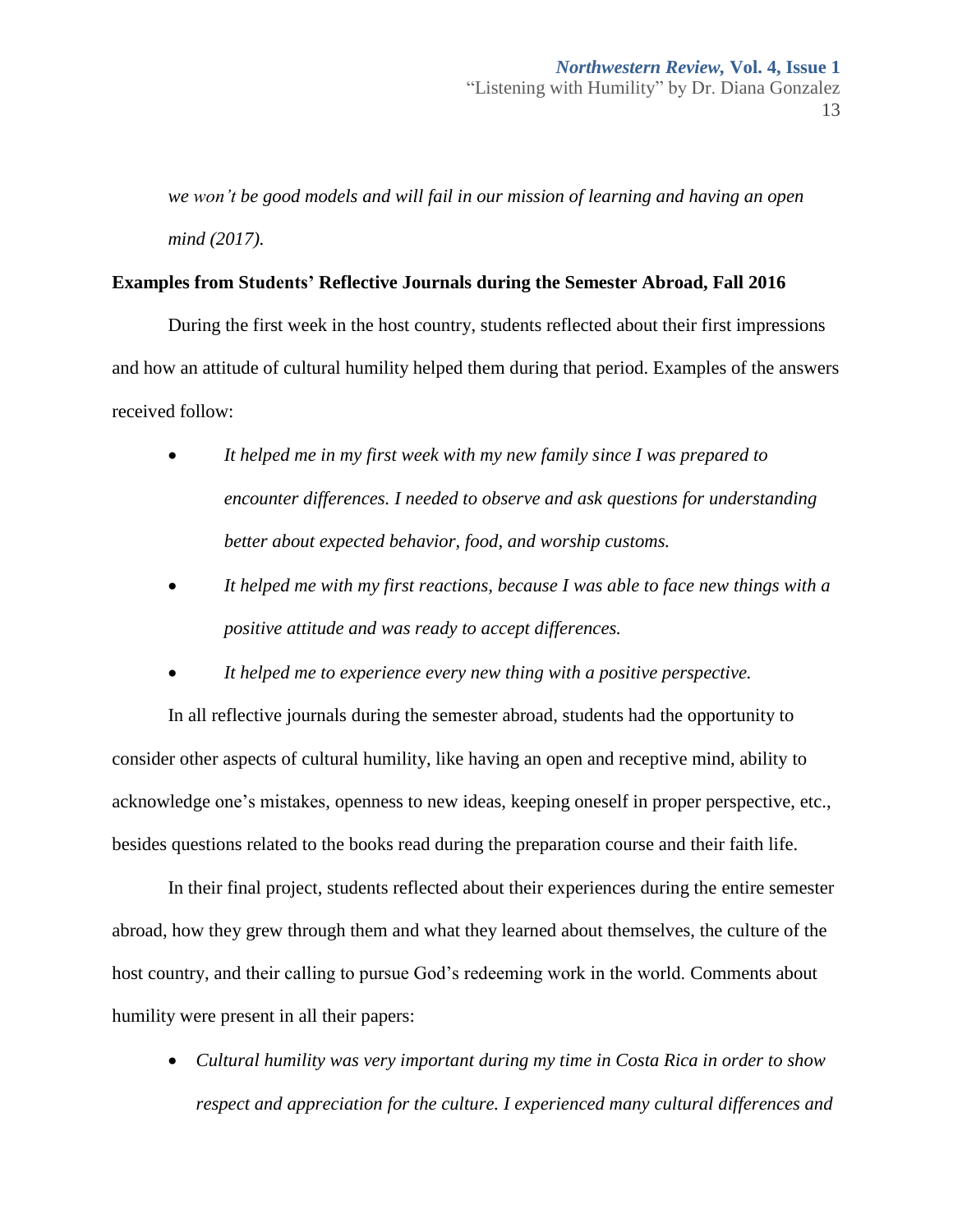*suffered culture shock. It would have been easy to reject those differences and follow my own customs and cultural values...*

- *Being culturally humble was beneficial during my transition to the new country. Without a humble attitude, I wouldn't have had experiences with such a powerful impact on my life and wouldn't have had the quality of relationships I attained with my host families and other people I met during the semester.*
- *For me, humility was important for adjusting to the host culture. Adjusting was necessary in order to spend four months away from home. I had to recognize what were the things of my home culture that I really loved and those I didn't like. When I was able to do so, I started appreciating the Spanish culture.*
- *Humility was necessary for admitting the bad aspects of my own culture and valuing the good in the other. When I was humble, I was able to mix good aspects of both cultures and let them have a positive influence in my life.*
- *God taught me many things through the experience of studying a semester in Spain. But first He taught me about cultural humility and its value in a cross-cultural context. It was essential for learning and maturing.*
- *One needs to maintain a humble attitude to be able to appreciate and accept the differences found in other countries. Instead of judging or comparing, one needs to be open to a new perspective in each cross-cultural context. Furthermore, it is important to seek opportunities to learn from the people around. This experience taught me that each person has a story, and taking the time to know her, to listen to her story, and to build a relationship is one of the most valuable things anyone can do. Learning from*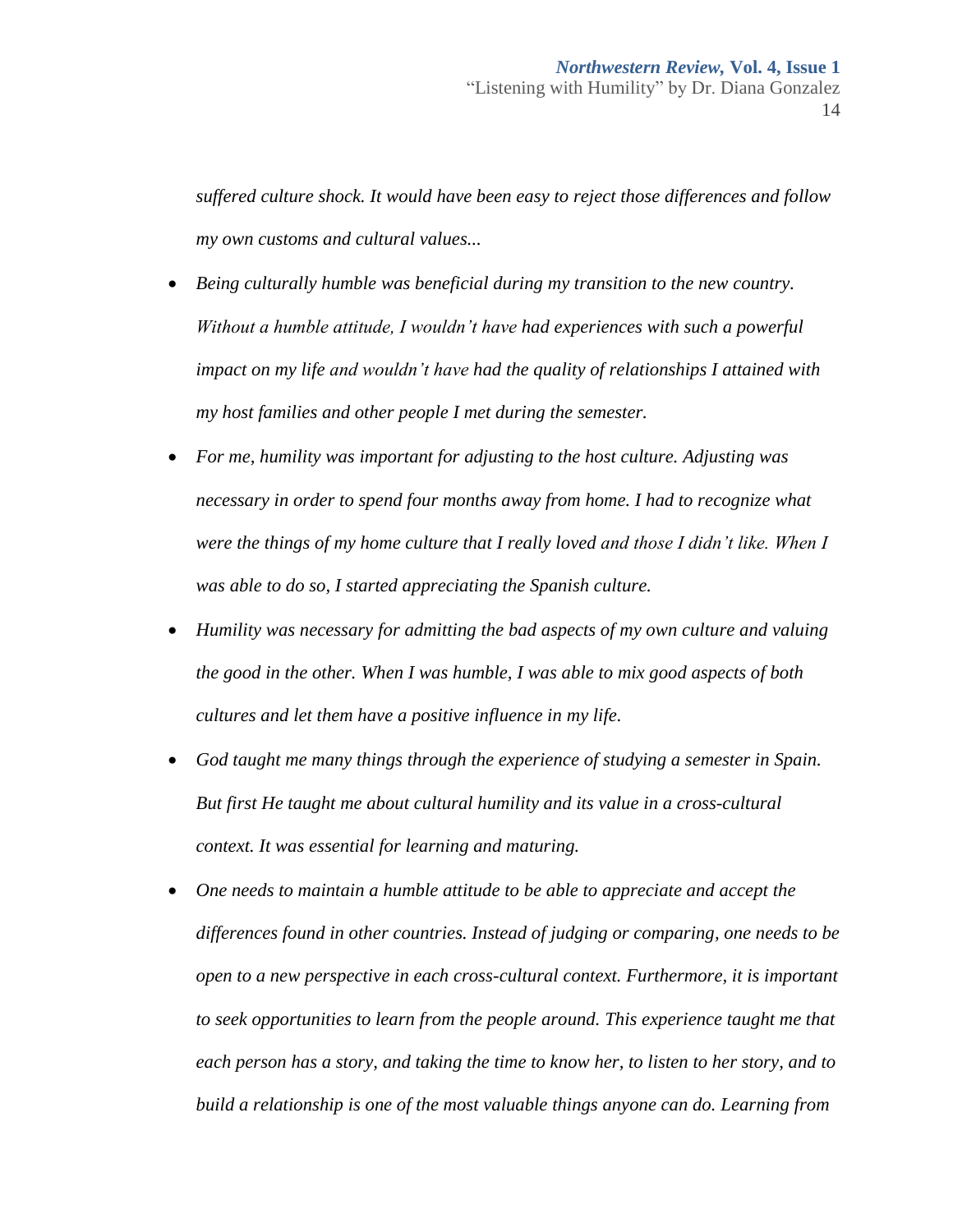*other people and trying to build authentic relationships have the power of enriching one's own life.* 

# **Conclusion**

In *Bread for the Journey* Henri Nouwen (2006) observed the following about listening: Listening is much more than allowing another to talk while waiting for a chance to respond. Listening is paying full attention to others and welcoming them into our very beings. The beauty of listening is that those who are listened to start feeling accepted, start taking their words more seriously and discovering their true selves. Listening is a form of spiritual hospitality by which you invite strangers to become friends, to get to know their inner selves more fully, and even to dare to be silent with you (March 11 entry).

Through the material addressing cultural humility introduced in my preparation courses, we learned that humility encourages listening with an open mind, to be receptive to the other and welcome her presence, to appreciate other peoples' ideas and advice, to learn from the stranger.

All comments and journals collected during last semesters demonstrated that adding reflective activities based on readings about cultural humility helped students to feel better prepared for their semester abroad and to adjust more easily to new experiences in the host country.

I want to finish quoting the rest of the student's blog entry, the one that started this paper: ...*Even though I wasn't able to talk directly with him, I keep thinking about that man – his sweet, gentle spirit and how precious that time was sitting with him in a circle in the middle of the street. All of these little moments God used to show me how important it is*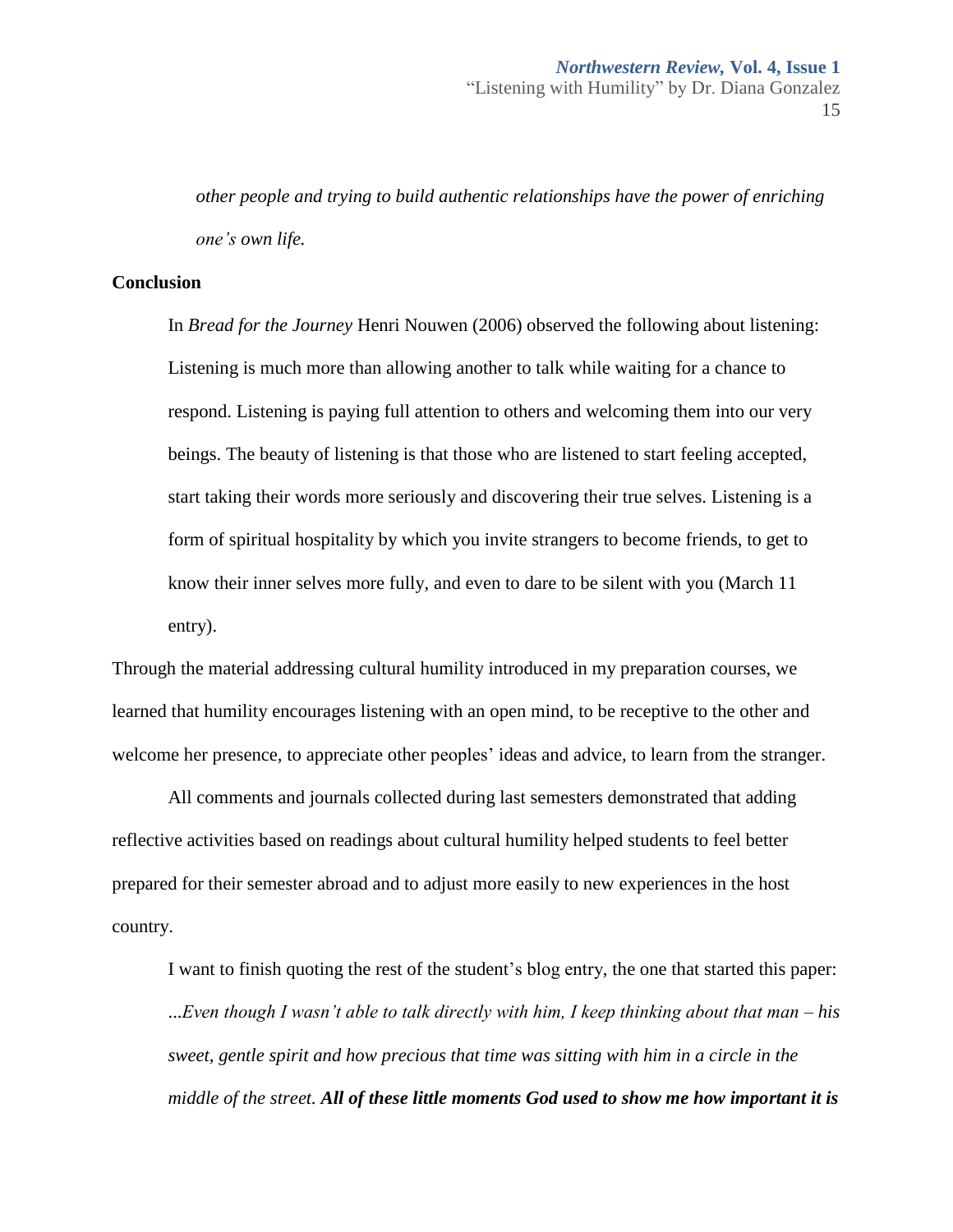*to take the time to get to KNOW other people and BE known by other people. Being known, or even knowing that other people care enough to want get to know you, is a desire that is written in everyone's heart. We were made to thrive on authentic human relationships and interaction… (2016)*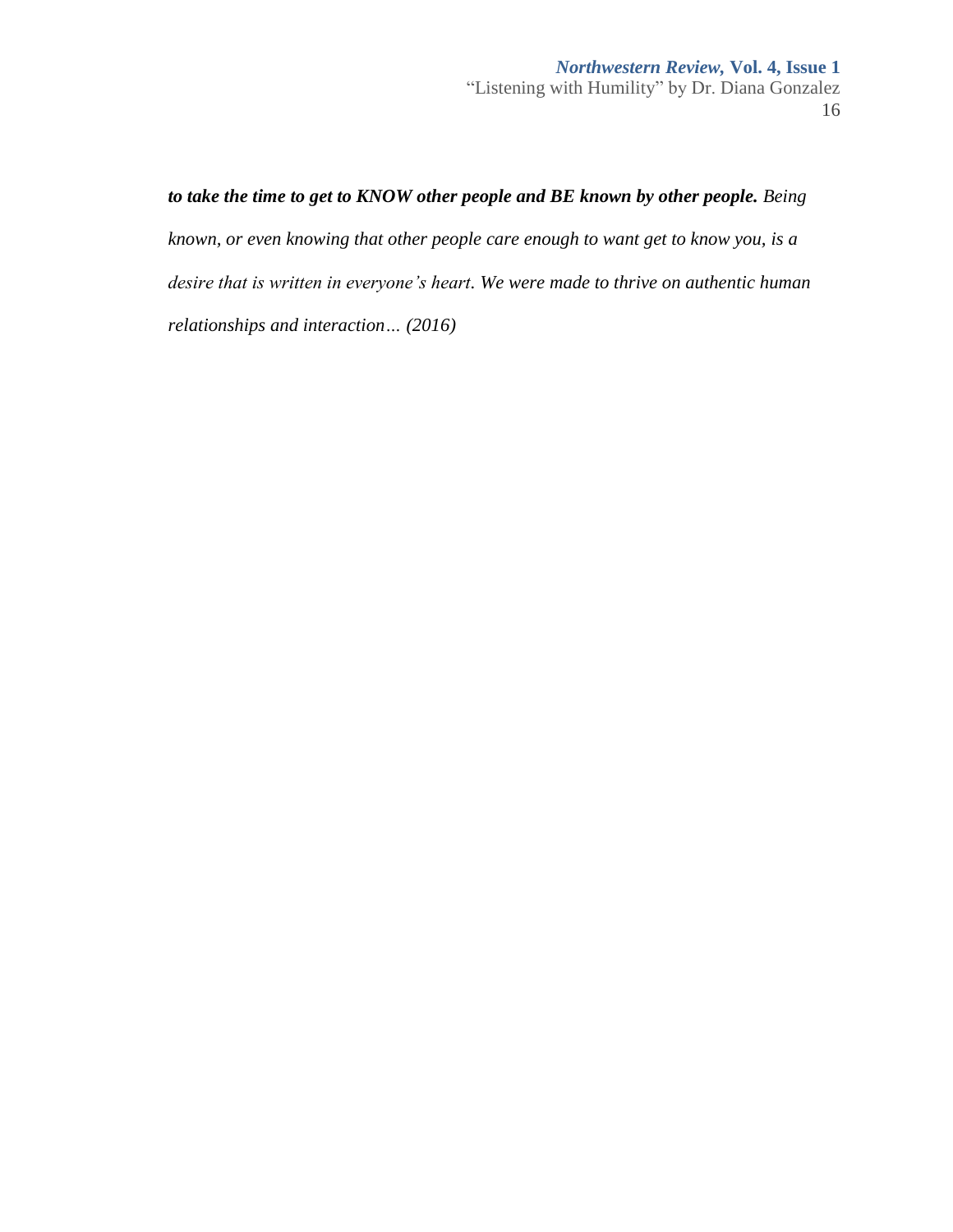## **References**

- Allende, I. (2004). *Mi país inventado: Un paseo nostálgico por Chile*. New York, NY: Harper Collins Español.
- Center for Collegiate Mental Health. (2017, January). 2016 *Annual Report*. (Publication No. SPA17-74)
- DeGraaf, D. (2015). *There and back: Living & learning abroad*. Grand Rapids, MI: Calvin College Press.
- Gonzalez, D. (2017). Culturally and linguistically humble: A preparation for living abroad. *Northwestern Review*, *2*(1), 9.
- Hockett, E. & Muhanji, J. (2017). *Lessons from cross-cultural collaboration: How cultural humility informed and shaped the work of an American and a Kenyan*. Eugene, OR: Wipf & Stock.
- Hockett, E., Samek, L. & Headley, S. (2013). Cultural humility: A framework for local and global engagement. *ICCTE Journal*, *8*(1[\). http://www.icctejournal.org](http://www.icctejournal.org/)
- Hook, J. N. (2014). Engaging clients with cultural humility. *Journal of Psychology and Christianity, 33*(3), 277-280.
- Hook, J., Davis, D., Owen, J., Worthington, E., Jr., & Utsey, S. O. (2013). Cultural humility: Measuring openness to culturally diverse clients. *Journal of Counseling Psychology 60*(3), 353-366.
- Larson, M.H. & Shady, S.L.H. (2017). *From bubble to bridge: Educating Christians for a multifaith world*. Downers Grove, IL: IVP Academic.